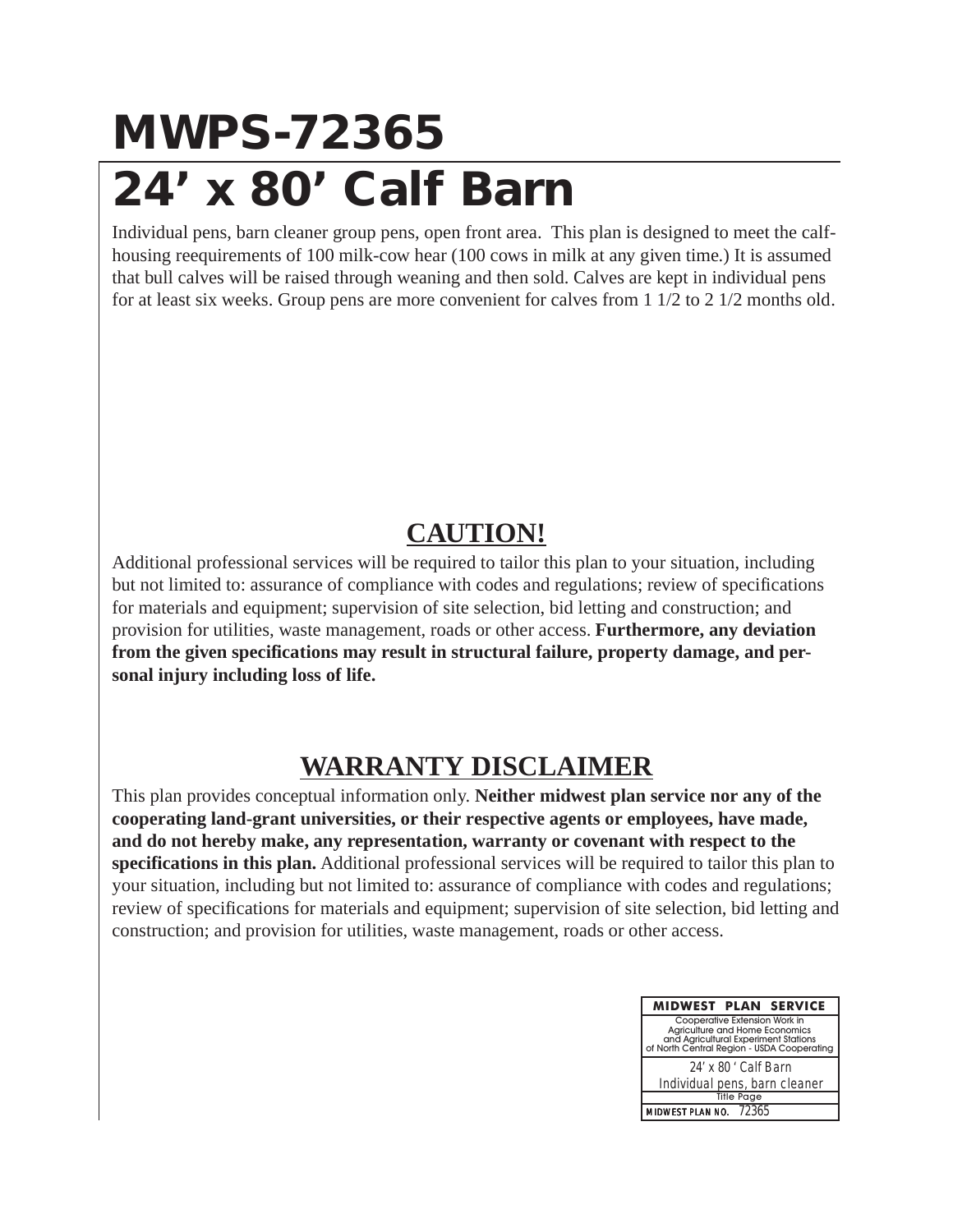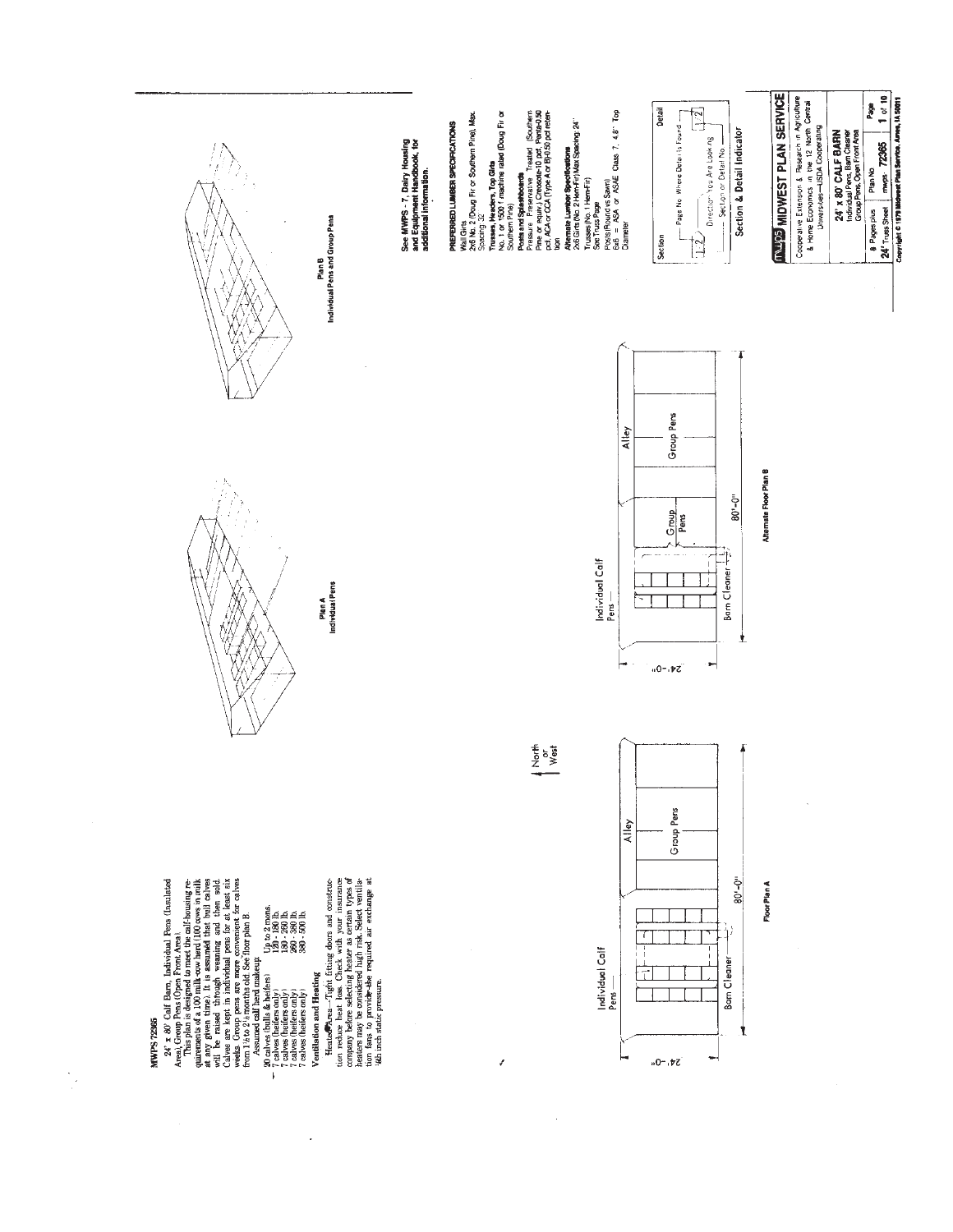

 $\big\}$ 

 $\lambda$ 

Plan No Plan No P2365<br>Copyright © 1979 Michael Plan Sonvice, Ameri, IX 50011<br>Copyright © 1979 Michael Plan Sonvice, Ameri, IX 50011 24' x 80' CALF BARN<br>Individual Pens, Barn Cleaner<br>Group Pens, Open Front Area Plan No

 $\overline{L}$ 

 $\frac{1}{2}$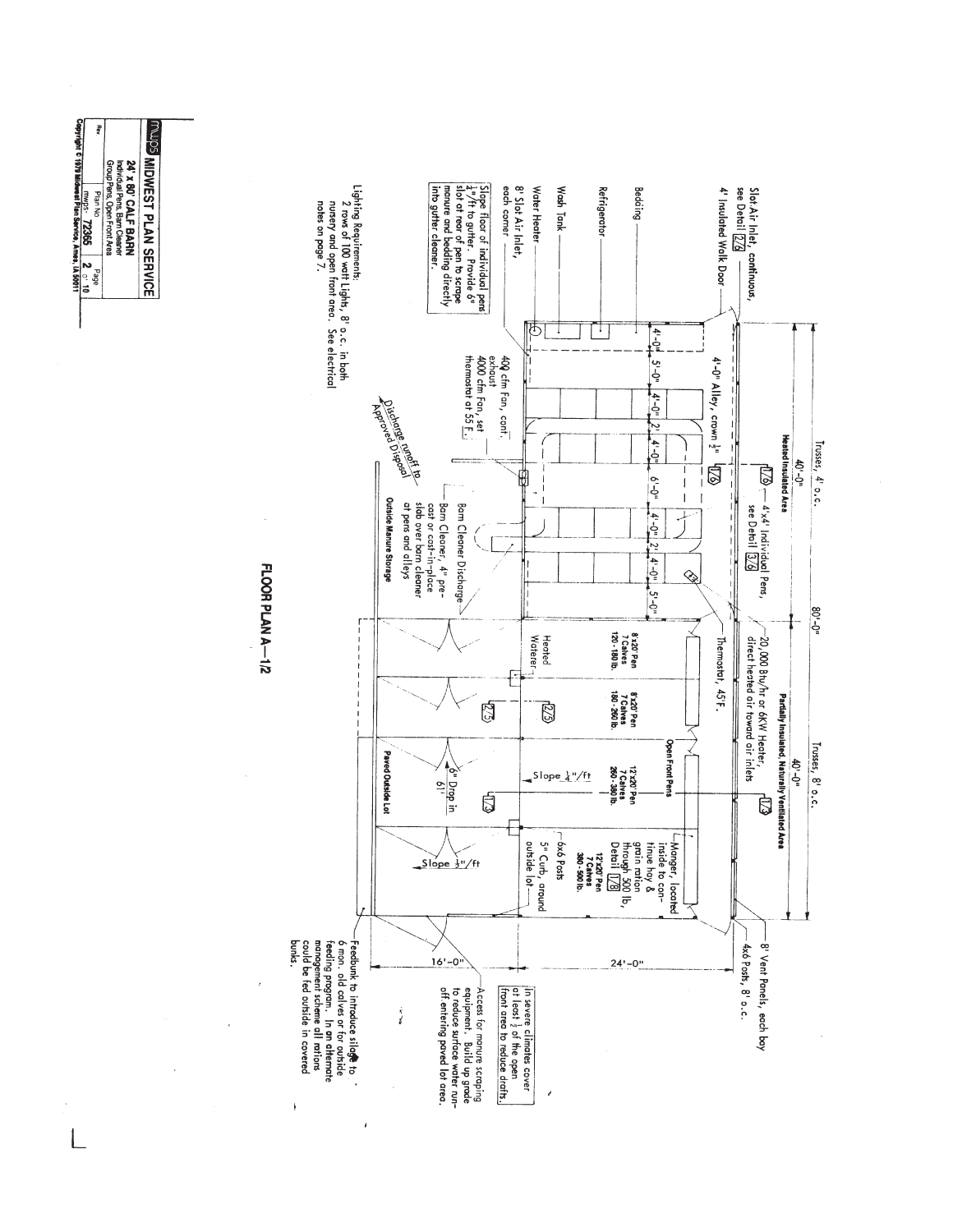

 $\mathbb{Z}_4$ 

 $\ddot{\phantom{a}}$ 

l,

 $\hat{\boldsymbol{\theta}}$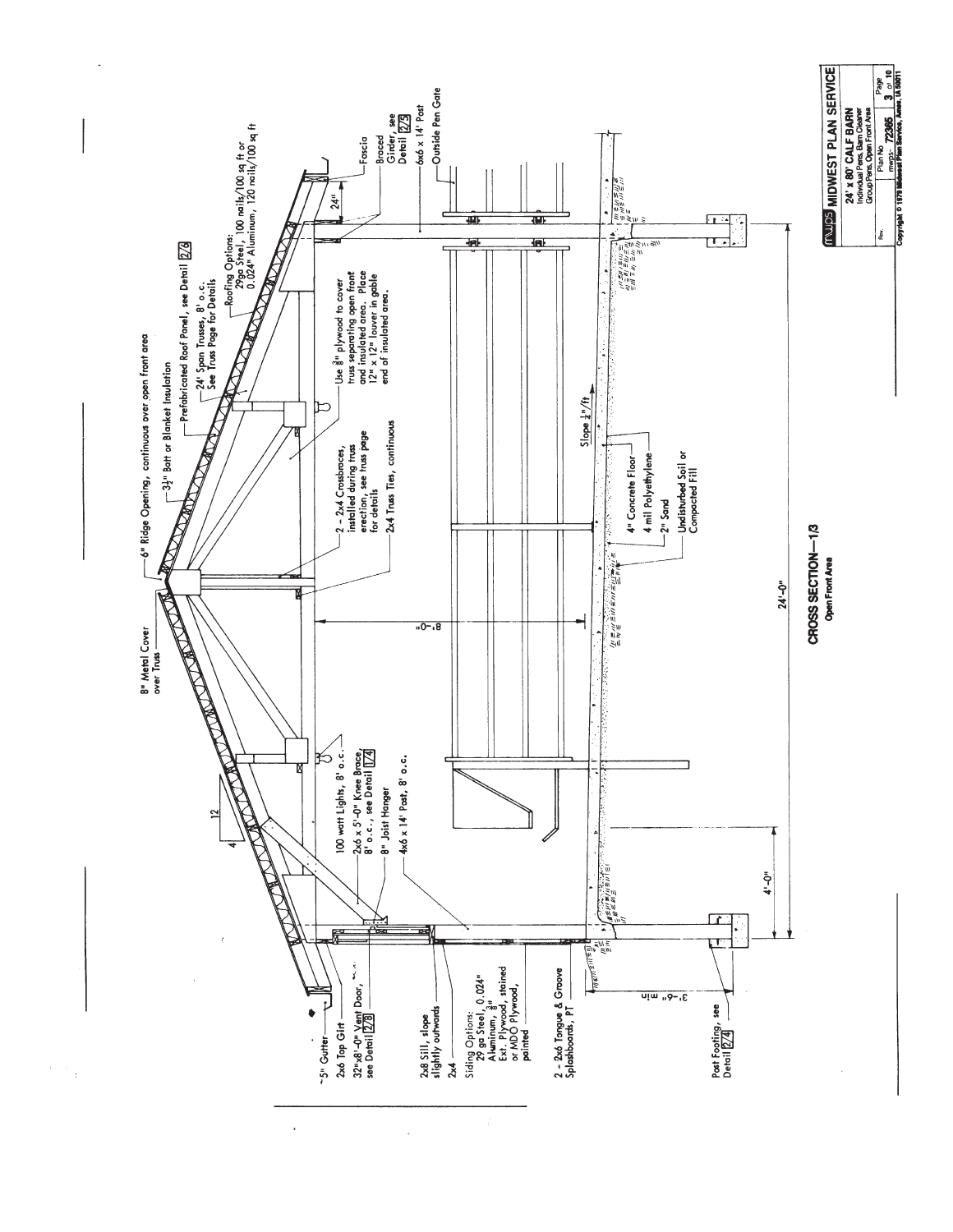

 $\begin{array}{c} \hline \end{array}$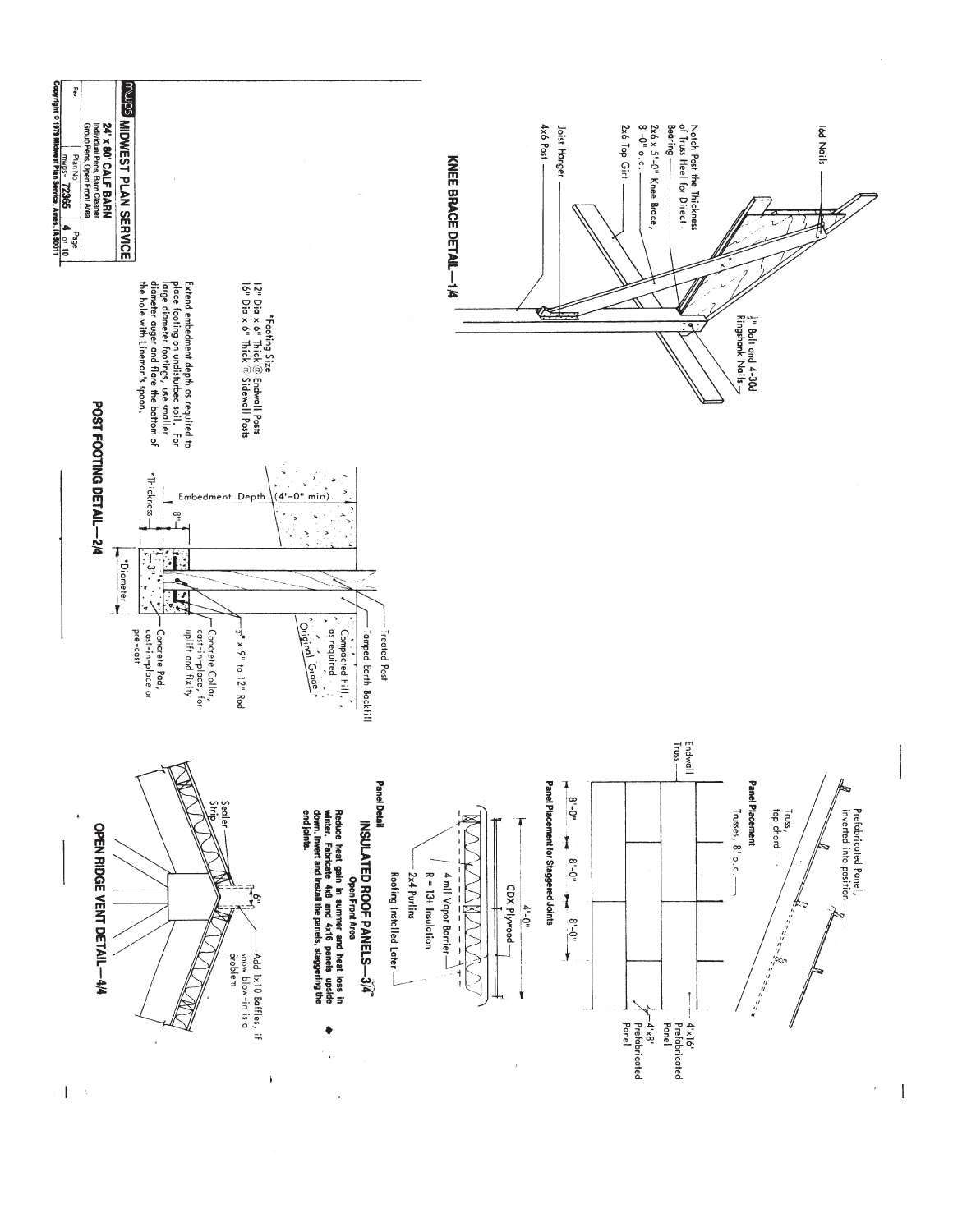

 $\frac{1}{\sqrt{2}}$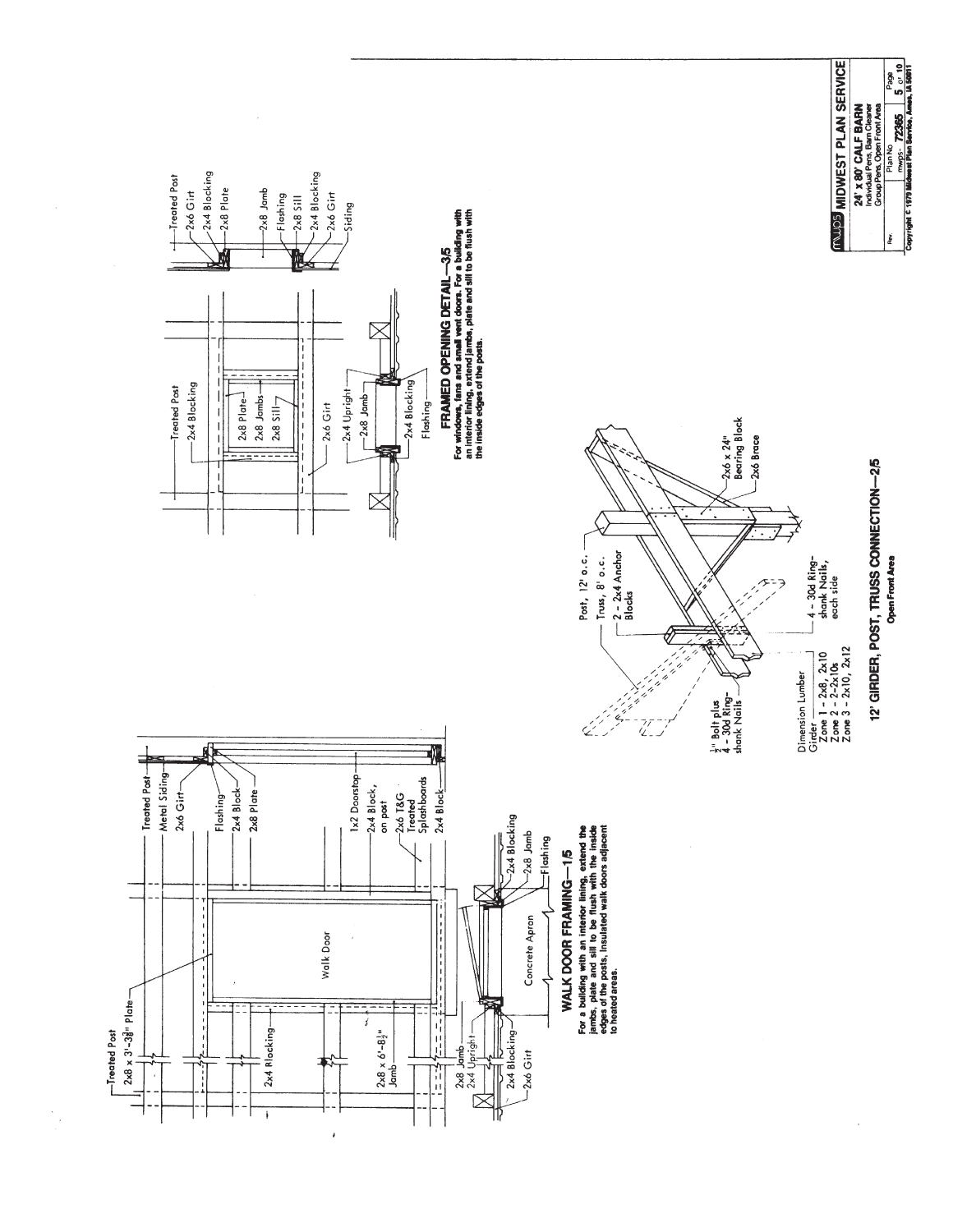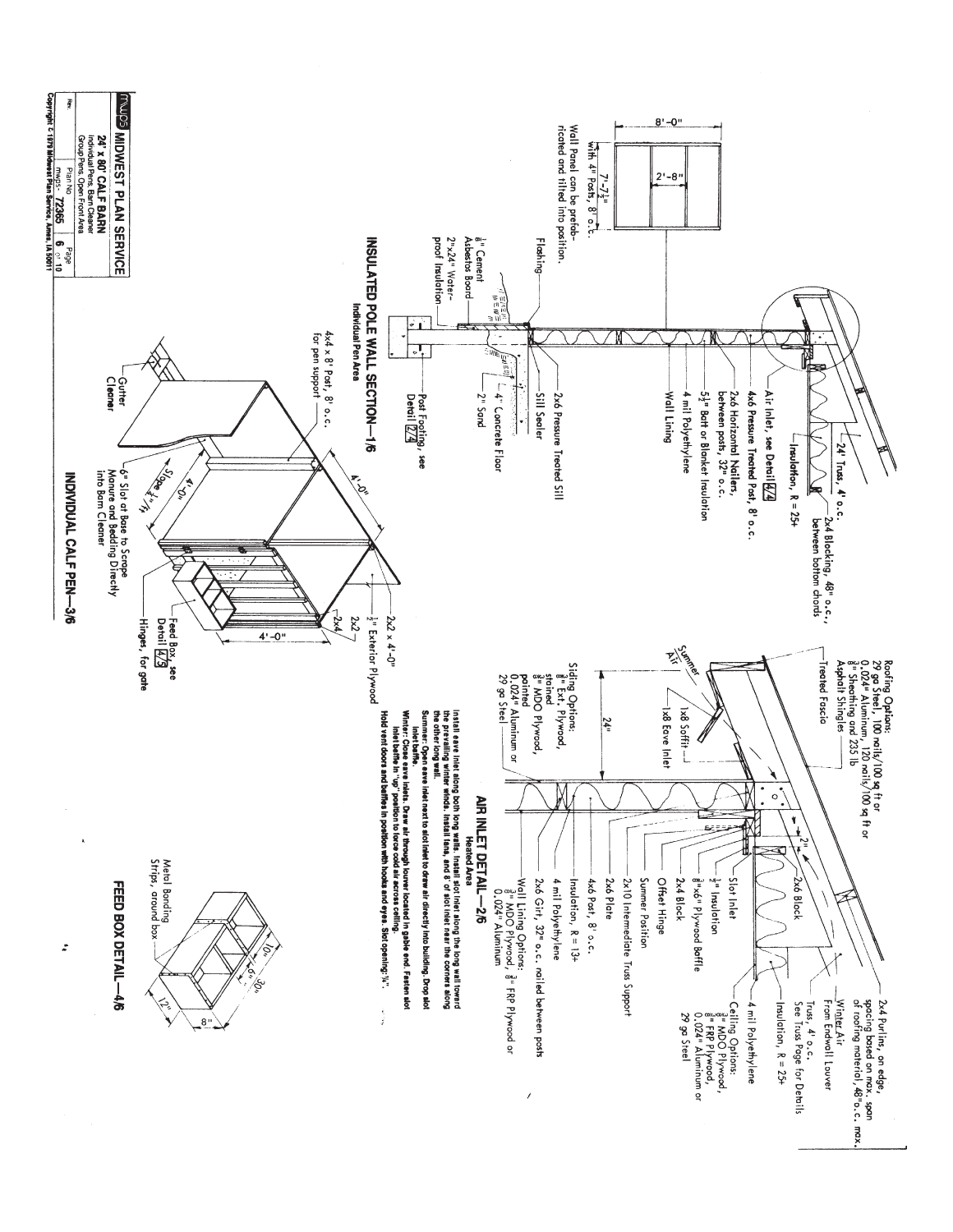



32" x 8' VENT DOOR FRAME-4/8



ï